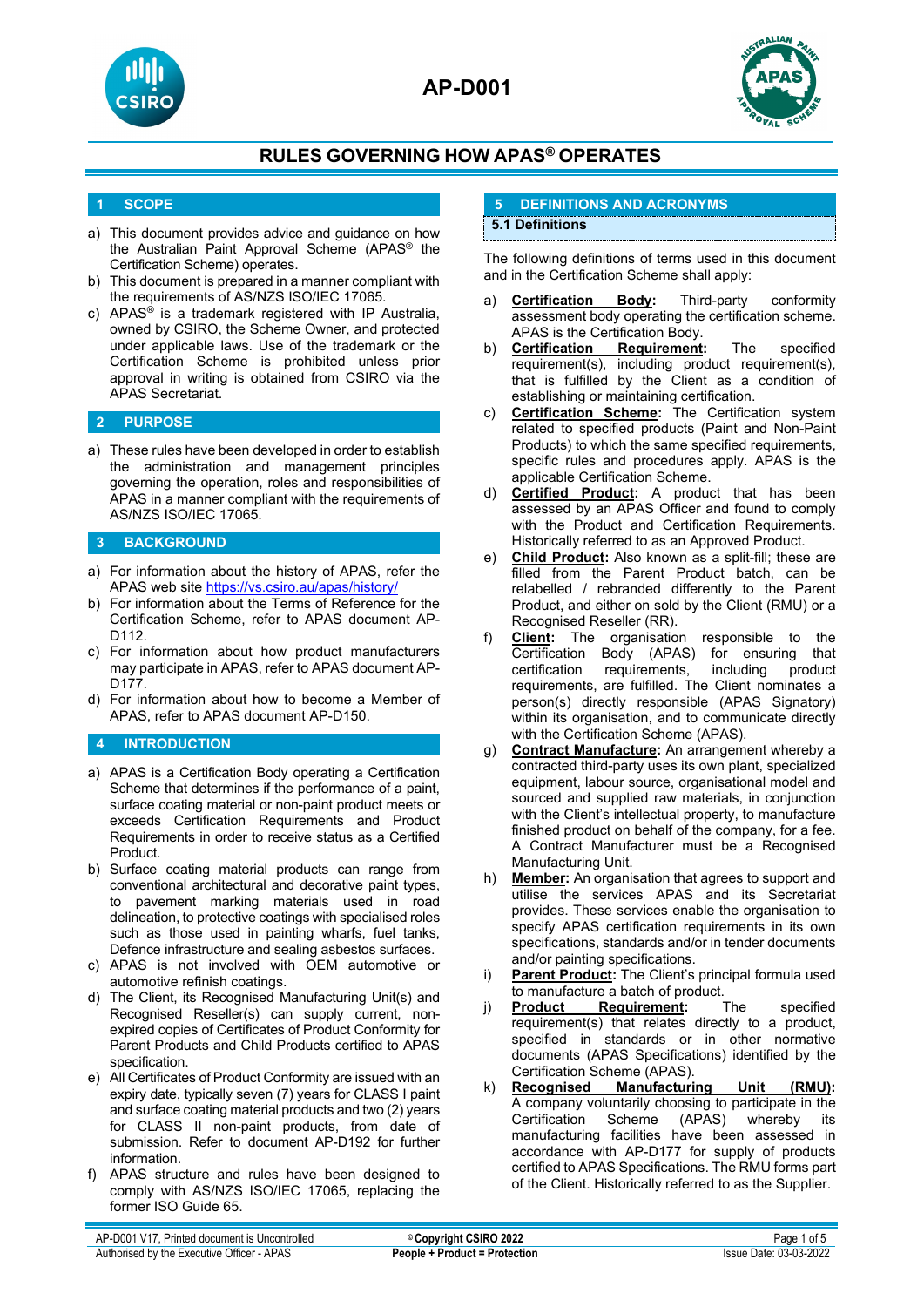





- l) **Recognised Reseller (RR):** A company voluntarily choosing to participate in the Certification Scheme (APAS) that purchases finished products (from the Client) and:
	- i. Onsells and/or utilises Child Products, under contractual agreement with the Client, that have been relabelled and/or rebranded, or
	- ii. Onsells and/or utilises Non-Paint products, such as glass beads, under contractual agreement with the Client, that have been relabelled and/or rebranded

RR's do not modify the products they purchase. The products can be resold using the primary entity's brand or, with appropriate permissions, be rebranded/relabelled.

- m) **Relabelling / Rebranding:** A Child Product is splitfilled from a Parent Product and:
	- i. Is given a new name, term, symbol, design, concept (or combination thereof) with the intention of developing a new, differentiated identity in the minds of consumers, competitors and other stakeholders.
	- ii. Can involve changes to a brand's logo, name, legal names, image, marketing strategy, and advertising themes.
	- iii. Can be applied to new products, mature products and products in development.
	- iv. Can refer to a change in a company / corporate brand that may own several sub-brands for products or companies.
	- v. Can be within the Client's existing company or on sold to an external company by contractual arrangement.
- n) **Scheme Owner:** The organisation responsible for developing and maintaining the certification scheme. CSIRO is the APAS Scheme Owner.
- o) **Scope of Certification:** The identification of the product(s) for which the certification is granted, the applicable certification scheme (APAS) and the standard(s) and normative document(s) (APAS Specifications), including their date of publication, to which it is judged that the product(s) comply.
- p) **<u>Secretariat</u>:** the organisation that provides administrative support and other resources administrative support and necessary to keep the Certification Scheme functioning. The Secretariat is vested in CSIRO.
- q) **Toll Manufacture**: An arrangement whereby the Client sends its intellectual property and raw materials to a contracted third-party, who supplies the plant, specialized equipment, labour source and organisational model to manufacture finished product on behalf of the company, for a fee. A Toll Manufacturer must be a Recognised Manufacturing Unit.

## **5.2 Acronyms**

The following acronyms appear in this document:

- **APAS** Australian Paint Approval Scheme
- **APAS Technical Advisory Panel<br>Commonwealth Scientific a**
- **CSIRO** Commonwealth Scientific and Industrial Research Organisation
- **EO** Executive Officer, APAS

**RMU** Recognised Manufacturing Unit<br>**VOC** Volatile organic compounds

**VOC** Volatile organic compounds<br>**WHS** Workplace Health and Safet

**Workplace Health and Safety** 

## **6 RESPONSIBILITY AND AUTHORITY**

- a) The EO may, from time to time, amend the rules governing the Certification Scheme. Such changes shall be subject to the normative four (4) week period for Public Comment.
- b) The EO shall consider, but is not bound to accept, all comments made during the period of Public Comment.
- c) The EO is responsible for the implementation of the rules governing the Certification Scheme and for their content.

#### **7 REFERENCED DOCUMENTS**

- a) The following standard is referenced in this document:
	- i. **AS/NZS ISO/IEC 17065** Conformity assessment: Requirements for bodies certifying products, processes and services.

This document may be purchased through the Reference Standards Australia website: <https://www.standards.org.au/>

- b) The following APAS documents are referenced in this document:
	- i. AP-D003 APAS® Schedule of Fees
	- ii. AP-D004 Rules Governing Appeals and Compliant Handling
	- iii. AP-D006 Terms of Reference of the APAS® Technical Advisory Panel
	- iv. AP-D112 Terms of Reference for the APAS® Certification Scheme
	- v. AP-D150 Rules Governing How Specifying Organisations become Members of APAS® and PCCP®
	- vi. AP-D174 APAS® Conformance Requirements
	- vii. AP-D177 Rules Governing How Product Manufacturers participate in APAS®
	- viii. AP-D181 VOC Organic Compounds (VOC) Limits
	- ix. AP-D183 Guidelines for Changes to Formulation of Approved Products
	- x. AP-D192 Rules Governing the APAS® Product Certification Scheme

All APAS documents are available for download from the APAS web site: <https://vs.csiro.au/apas/documents/>

#### **8 WHY SPECIFY APAS? 8.1 Product Performance**

- a) Paint and surface coating materials are extremely thin plastic films and are all that separates a degradable or unattractive surface from a corrosive climate or grubby fingers.
- b) The thickness of a film layer can be as low as 25 microns, but is still expected to completely obliterate the substrate, provide an attractive finish, be washable, resistant to stains, chemicals and the rigours of weather and chemical attack.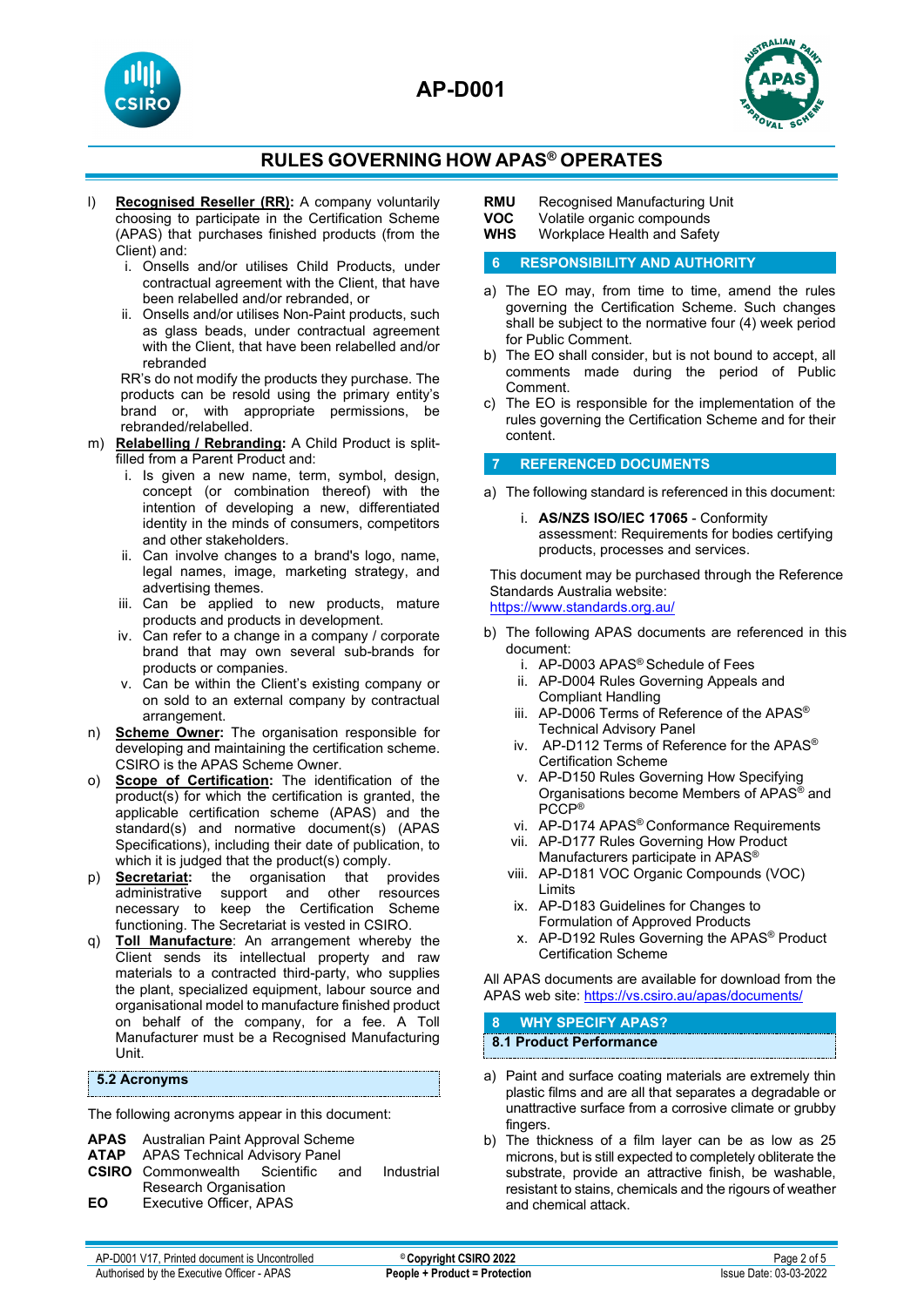





- c) Unlike most products, paint and surface coating material consumers are unable to objectively appraise the product before purchase. When it fails to perform in the manner expected, its deficiencies are all too obvious.
- d) The Scheme provides its Clients and Members (refer to APAS document AP-D112) with a ready to use product pre-qualification scheme managed by an independent third-party expert in coatings at a fraction of the cost of establishing an in-house scheme.
- e) By specifying APAS approved products, purchasers have access to over 1500 products that comply with the high-performance requirements of APAS specifications.
- These performance specifications are set at minimum levels that are equal to, and often in excess of, the performance called for in Australian and New Zealand standards.
- g) By virtue of their industry knowledge and experience, APAS officers set these higher standards knowing the majority of products available on the market already comply.
- h) Despite these often-higher performance standards, it is important to bear in mind that APAS only sets minimum performance standards. All certified products shall perform at this level, but some may exceed the requirements. APAS does not make any attempt to differentiate between such products.

#### **8.2 Environment, Health and Safety**

- a) APAS takes a pro-active stance on environmental and workplace health and safety issues. For example, APAS has over the years, withdrawn from approval products containing toxic ingredients for example lead, chromates, asbestos and coal tar epoxies in advance of community concerns and legislative demands.
- b) APAS has introduced limits on volatile organic compounds (VOC), a contributor to outdoor air pollution and ground-level ozone production. Refer to APAS documents AP-D181 for further information.
- c) Specifiers can therefore be assured that products they select from the APAS List of Approved Products reflect good manufacturing practices in terms of health, safety and the environment.
- d) The use of recycled materials in all aspects of surface coating material manufacture (and associated products) is ever increasing and is encouraged. If a manufacturer chooses to use recycled materials in the production of products seeking certification against the APAS Certification Scheme, the Certification and Product Requirements (compositional and performance) of the APAS, wherever they apply, must still be met.

#### **8.3 Quality Assurance**

- a) Quality assurance has had a significant impact across industry in recent years, and APAS requires manufacturers to have a working quality assurance system which covers product manufacture.
- b) Quality assurance, by itself, only provides confidence in the consistency of the product supplied and gives no

guarantee that the product will meet the customer's needs.

- c) APAS has addressed this issue in three ways:
	- 1. APAS has developed a diverse range of specifications targeted to meet purchaser needs (refer to APAS document AP-D112).
	- 2. APAS requires manufacturers to be able to demonstrate technical competence (refer to APAS document AP-D177).
	- 3. APAS continually appraises the technical and manufacturing aspects of the product making process by inspection of each manufacturing plant (RMU) at regular intervals and by scrutiny of any formulation changes (refer to APAS documents AP-D174 and AP-D183).
- d) The use of APAS approvals gives assurance that products best suit the specifier's need.
- e) APAS recognises and accommodates the WHS and environmental concerns of the community and gives users confidence in the on-going quality of manufacturing practices and formulation control.

#### **9 HOW DOES APAS OPERATE?**

#### **9.1 General Management**

- a) Daily management of APAS is vested in CSIRO, the Australian Government's national science research agency.
- b) The EO shall be an officer of CSIRO and shall have full responsibility and accountability for the Certification Scheme, its structure and administration.
- c) Other duly authorised officers of CSIRO may, at times, assist the EO with the management of the Certification Scheme, as required.

#### **9.2 Technical Management**

- a) The EO acts as the technical coordinator between APAS Clients, Members, industry and government. Using all the resources at their disposal, the EO ensures that the Certification Scheme is technically robust, independent, non-biased and relevant by keeping specifications up to date. This includes the introduction of new technology as appropriate.
- b) The specification library maintained by APAS consists of performance specifications covering a wide variety of end uses from architectural to heavy duty protective coatings.
- c) The EO shall maintain a Technical Advisory Panel (ATAP) to assist, where required, with the resolution of technical matters that may be outside the scope of knowledge or experience of the EO.
- d) The ATAP shall operate in accordance with the requirements of APAS document AP-D006.

#### **9.3 Industry Management**

a) APAS certified products can only be made in manufacturing facilities recognised by APAS, referred to as Recognised Manufacturing Units (RMUs), that conform to a minimum standard of industry best practice. Full details of these standards can be found in APAS document AP-D177.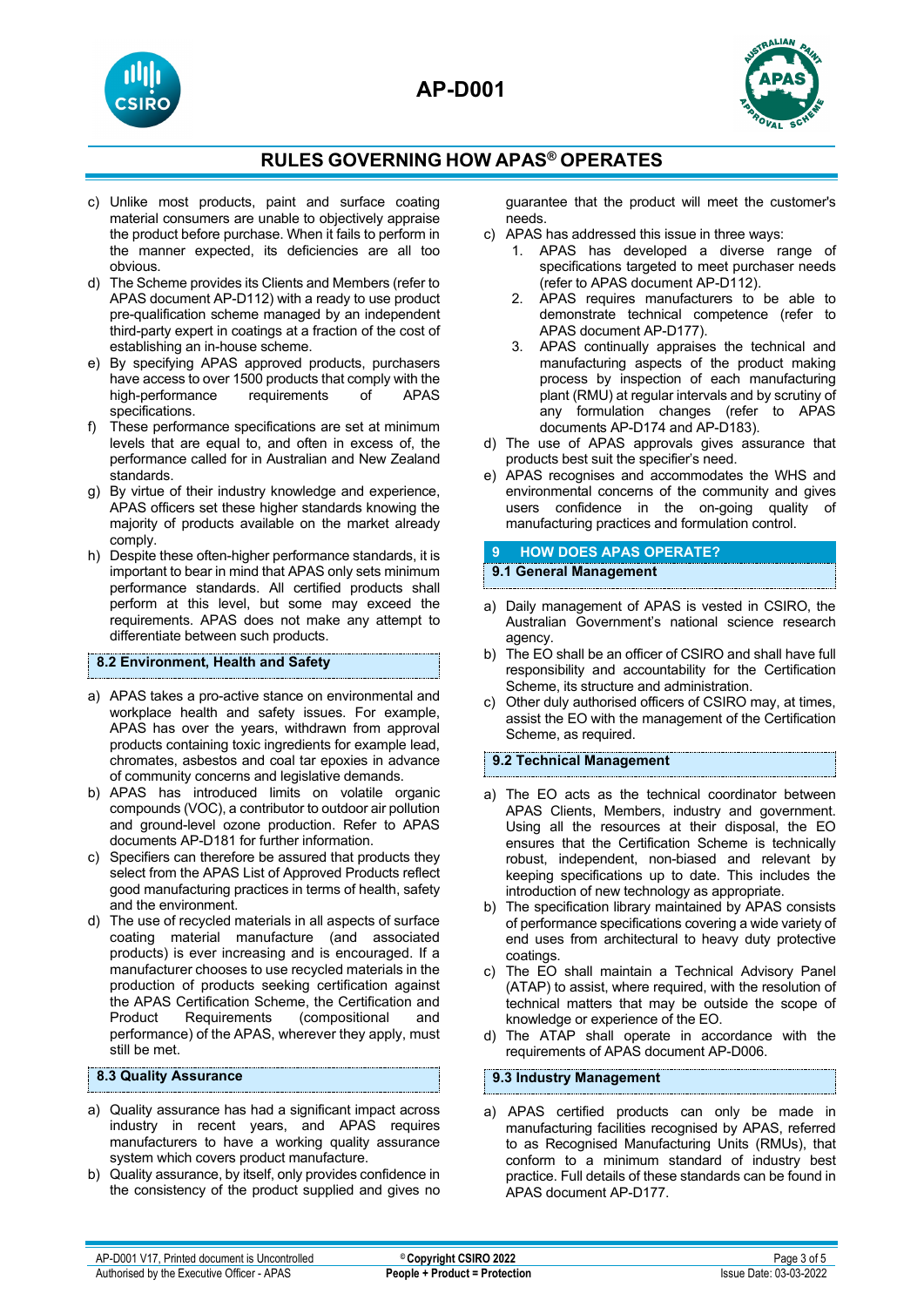



#### **9.4 Scheme Structure**

a) APAS is composed of 4 distinct bodies:

- 1. **The APAS Secretariat:** a part of CSIRO and comprised of the EO and any other duly authorised officers of CSIRO.<br>**Participating Manufacturers**
- 2. **Participating Manufacturers (Clients):** Comprised of manufacturers of paint and surface coating materials or manufacturers and/or suppliers of non-paint products approved by the EO for inclusion in the Certification Scheme, such as glass beads for use with pavement marking paint.
- 3. **Specifying Members (Members):** Comprised of government departments and regulators, partially of wholly privatised entities and industry stakeholders/industry aligned organisations that opt to make use of specifying APAS products in its own specifications, standards and/or in tender documents, painting specifications etc.
- 4. **APAS Technical Advisory Panel (ATAP):** Comprised of the EO or their nominee and certain Members.
- b) Rules governing Clients can be found in APAS document AP-D177.
- c) Rules governing ATAP can be found in APAS document AP-D006.
- d) Rules governing certification of products can be found in APAS document AP-D192.

#### **10 OTHER APAS ROLES**

- a) APAS plays other important roles across government and industry by:
	- i. Focusing the paint and surface coating material expertise within the public sector and providing advice to Government on industry-related issues.
	- ii. Providing experts to a broad range of Standards Australia committees that prepare and issue standards and guides for the use of paints.
	- iii. Providing the National Association of Testing Authorities (NATA) with experts to act as Technical Assessors for NATA laboratory accreditation services.
	- iv. Working closely with the paint industry through the Australian Paint Manufacturers' Federation (APMF) and the Painting Contractors Certification Program (PCCP).
	- v. Liaising with relevant education and training organisations and a range of national and<br>international organisations, including the international organisations, including the Australasian Corrosion Association (ACA), the Surface Coatings Association of Australia (SCAA) and NATA.

#### **11 COMPLAINTS AND APPEALS**

- a) Clients and Members may lodge a complaint or an appeal against a decision made by the APAS Certification Body, Certification Scheme, Scheme Owner or any of its processes or personnel.
- b) Appeals and complaints shall subject to the process detailed in APAS document AP-D004.

## **12 INVOICING**

- a) Upon completion of service(s) provided by APAS, an invoice will be generated and forwarded to the Client or Member as per the pricing guidelines set out in APAS document AP-D003.
- b) If a Client or Member Purchase Order Number is required to be included on the invoice generated, it must be supplied at the time of, or prior to, APAS service engagement.
- c) If a quotation for service is required, the APAS EO must be contacted prior to service engagement to arrange.
- d) Withholding, non-supply or delay in supply (> 2 weeks) of a Purchase Order Number can results in the revoking of the service(s) provided by APAS, for example removal of product certification.
- e) If a Client has any history of non-payment or lengthy delays in payment of an invoice(s), then the cost of any audit fees must be paid in full up front prior to audit commencement.

#### **13 DISCLAIMER**

- a) CSIRO is the administrator of the Australian Paint Approval Scheme (APAS). CSIRO assesses evidence of conformity to documented minimum standards for manufacture and performance of products produced<br>by participating paint and surface coating participating paint and surface coating manufacturers. APAS assessment includes review of test reports from accredited laboratories which have appropriate expertise for testing, assessment and technical verification of the relevant products together with regular audits of the manufacturing plants.
- b) **Important Notice:** Conformity to APAS specifications does not guarantee the performance of any particular product, which may be affected by many factors<br>including surface preparation, environmental including surface preparation, environmental<br>conditions and product application application methodology. CSIRO does not accept any liability for any loss, damage or injury caused by use of the products or services provided by APAS members.